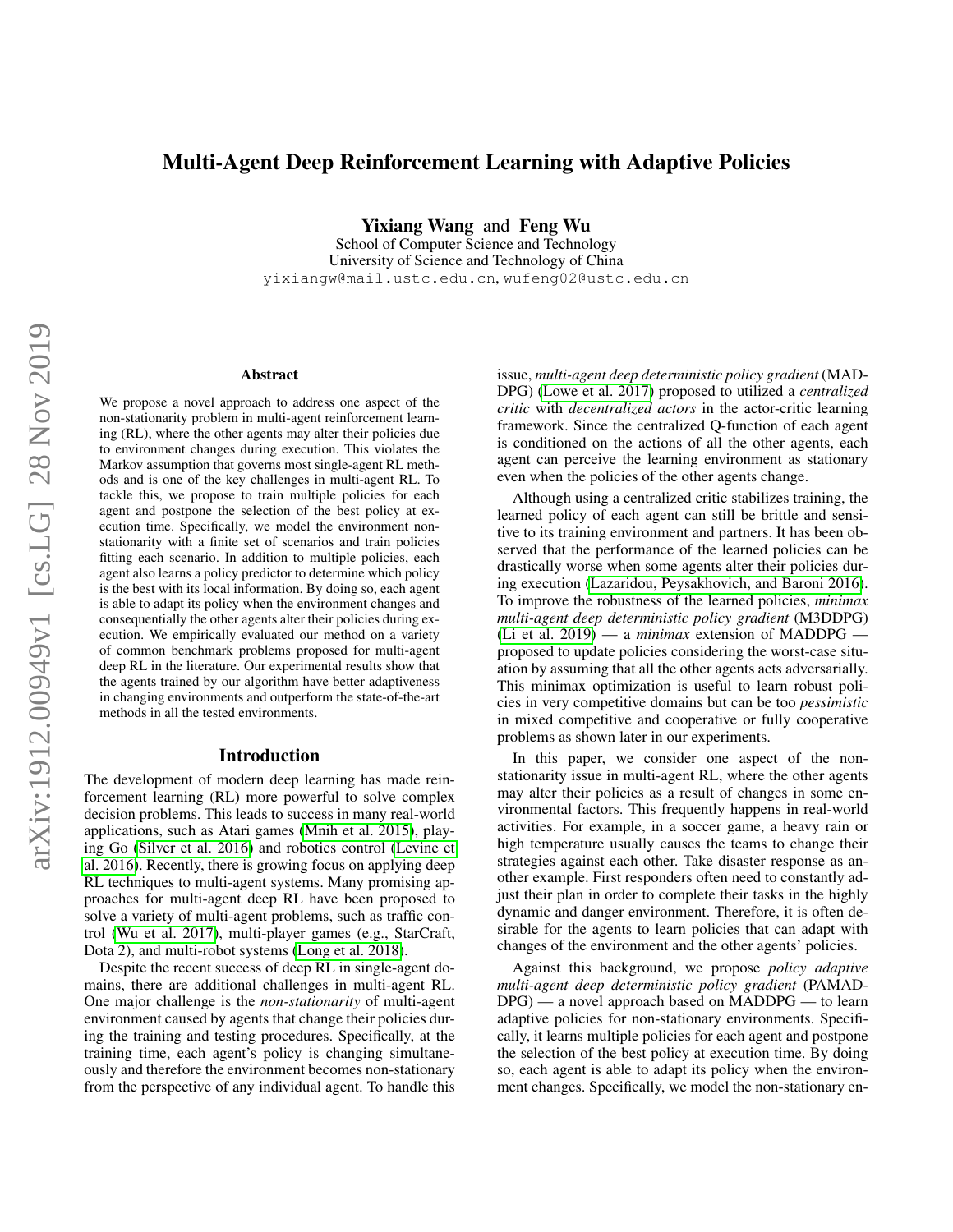vironment by a finite set of known scenarios, where each scenario captures possible changing factors of the environment (e.g., weather, temperature, wind, etc. in soccer). For each scenario, a policy is learned by each agent to perform well in that specific scenario. Together with multiple policies for each agent, we also train a policy predictor to predict the best policy using the agent's local information. At execution time, each agent first selects a policy based on the policy predictor and then choose an action according to the selected policy. We evaluated our PAMADDPG algorithm on three common benchmark environments and compared it with MADDPG and M3DDPG. Our experimental results show that PAMADDPG outperforms both MADDPG and M3DDPG in all the tested environments.

The rest of the paper is organized as follows. We first briefly review the related work about handling nonstationary in multi-agent deep RL. Then, we describe the background on the Markov game and the MADDPG method, which are building blocks of our algorithm. Next, we propose our PAMADDPG algorithm to learn multiple policies and policy predictors. After that, we present the experiments with environments, setup, and results. Finally, we conclude the paper with possible future work.

## Related Work

In recent years, various approaches [\(Papoudakis et al. 2019\)](#page-7-5) have been proposed to tackle different aspects of nonstationarity in multi-agent deep RL. We sample a few related work about multi-agent deep RL as listed below.

Centralized critic. Using the centralized critic techniques, [Lowe et al.](#page-7-4) [\(2017\)](#page-7-4) proposed MADDPG for multiagent RL using a centralized critic and a decentralized actor, where the training of each agent is conditioned on the observation and action of all the other agents so the agent can perceive the environment as stationary. [Li et al.](#page-6-2) [\(2019\)](#page-6-2) extended MADDPG and proposed M3DDPG using minimax Q-learning in the critic to exhibit robustness against different adversaries with altered policies. [Foerster et al.](#page-6-3) [\(2018b\)](#page-6-3) proposed COMA using also a centralized critic with the counterfactual advantage estimation to address the credit assignment problem — another key challenge in multi-agent RL.

Decentralized learning. A useful decentralized learning technique to handle non-stationarity is self-play. Recent selfplay approaches store the neural network parameters at different points during learning. By doing so, self-play managed to train policies that can generalize well in environments like Go [\(Silver et al. 2017\)](#page-7-6) and complex locomotion tasks [\(Bansal et al. 2017\)](#page-6-4). Another technique [\(Foerster et al.](#page-6-5) [2017\)](#page-6-5) is by stabilizing experience replay using importance sampling corrections to adjust the weight of previous experience to the current environment dynamics.

Opponent modeling. By modeling the opponent, [He et al.](#page-6-6) [\(2016\)](#page-6-6) developed a second separate network to encode the opponent's behaviour. The combination of the two networks is done either by concatenating their hidden states or by the use of a mixture of experts. In contrast, [Raileanu et al.](#page-7-7) [\(2018\)](#page-7-7) proposed an actor-critic method using the same policy network for estimating the goals of the other agents. [Foerster](#page-6-7) [et al.](#page-6-7) [\(2018a\)](#page-6-7) proposed a modification of the optimization function to incorporate the learning procedure of the opponents in the training of agents.

Meta-learning. By extending meta-learning approaches for single-agent RL such as model agnostic meta-learning [\(Finn, Abbeel, and Levine 2017\)](#page-6-8) to handle non-stationarity in multi-agent domains, [Al-Shedivat et al.](#page-6-9) [\(2017\)](#page-6-9) proposed an optimization method to search for initial neural network parameters that can quickly adapt to non-stationarity, by explicitly optimizing the initial model parameters based on their expected performance after learning. This was tested in *iterated adaptation games*, where an agent repeatedly play against the same opponent while only allowed to learn in between each game.

Communication. In this direction, [Foerster et al.](#page-6-10) [\(2016b\)](#page-6-10) proposed the deep distributed recurrent Q-networks, where all the agents share the same hidden layers and learn to communicate to solve riddles. [Sukhbaatar, Fergus, and others](#page-7-8) [\(2016\)](#page-7-8) proposed the CommNet architecture, where the input to each hidden layer is the previous layer and a communication message. [Singh, Jain, and Sukhbaatar](#page-7-9) [\(2018\)](#page-7-9) proposed the individualized controlled continuous communication model, which is an extension of CommNet in competitive setting. [Foerster et al.](#page-6-11) [\(2016a\)](#page-6-11) proposed reinforced interagent learning with two Q-networks for each agents where the first network outputs an action and the second a communication message.

As briefly reviewed above, most of the existing work focus on handling non-stationarity mainly during training procedure. Although meta-learning approaches can learn to adapt agents' policies between different game, it requires to *repeatedly* play iterated adaptation games. In contrast, we build our algorithm on top of MADDPG to address the nonstationarity problem in general multi-agent RL at execution time. Additionally, we do not assume explicit communication among the agents during execution as in MADDPG.

A complete survey about recent efforts of dealing nonstationarity in multi-agent RL can be found in [\(Hernandez-](#page-6-12)[Leal et al. 2017;](#page-6-12) [Papoudakis et al. 2019\)](#page-7-5).

## Background

In this section, we introduce our problem settings and some basic algorithms on which our approach is based.

#### Partially Observable Markov Games

In this work, we consider a *partially observable Markov games* [\(Littman 1994\)](#page-6-13) with N agents, defined by: a set of states  $S$  describing the possible configurations of all agents, a set of actions  $A_1, \ldots, A_N$  and a set of observations  $\mathcal{O}_1, \ldots, \mathcal{O}_N$  for each agent. To choose actions, each agent i uses a stochastic policy  $\mu_{\theta_i}: \mathcal{O}_i \times \mathcal{A}_i \mapsto [0,1]$ , which produces the next state according to the state transition function  $\mathcal{T}: \mathcal{S} \times \mathcal{A}_1 \times \ldots \times \mathcal{A}_N \mapsto \mathcal{S}.$ 

At each time step, each agent  $i$  obtains rewards as a function of the state and agent's action  $r_i : S \times A_i \mapsto \mathbb{R}$ ,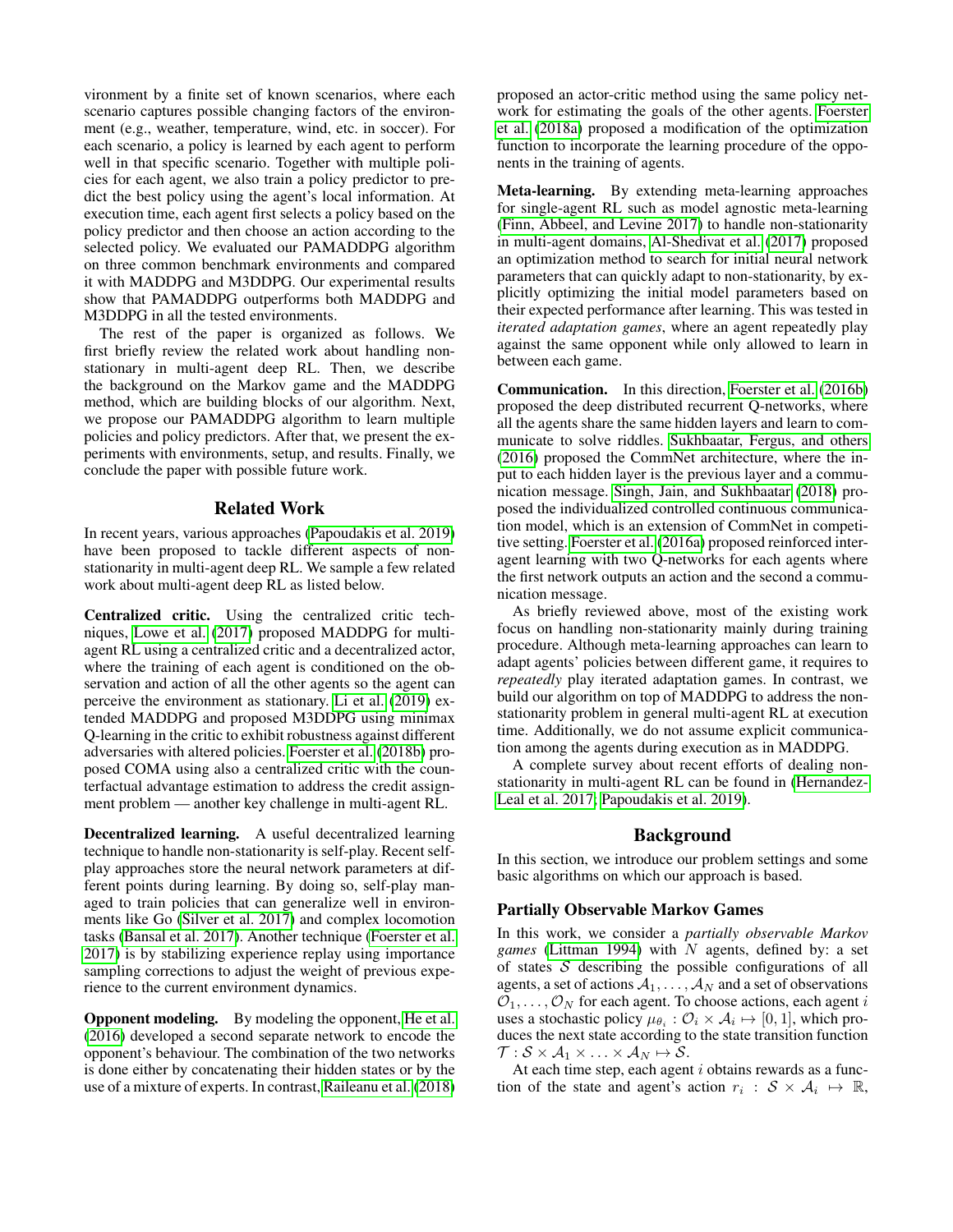and receives a local observation correlated with the state  $o_i : S \mapsto \mathcal{O}_i$ . The initial states are determined by a state distribution  $\rho : \mathcal{S} \mapsto [0, 1]$ . Each agent *i* aims to maximize its own total expected return:  $R_i = \sum_{t=0}^{T} \gamma^t r_i^t$ , where  $\gamma \in (0, 1]$  is a discount factor and T is the time horizon.

Here, we assume that the state transition function  $\tau$  is unknown and therefore consider to learn the policies  $\mu_{\theta_i}$  for each agent i using multi-agent *reinforcement learning* (RL) methods. Note that each agent must choose an action based on its own policy and local observation during execution.

## Multi-Agent Deep Deterministic Policy Gradient

Policy gradient methods are a popular choice for a variety of RL tasks. The main idea is to directly adjust the parameters  $\theta$  of the policy in order to maximize the objective  $J(\theta) = \mathbb{E}_{s \sim p^{\mu}, a \sim \mu_{\theta}} [R(s, a)]$  by taking steps in the direction of  $\nabla_{\theta}J(\theta)$ , i.e., the gradient of the policy written as:

$$
\nabla_{\theta} J(\theta) = \mathbb{E}_{s \sim p^{\mu}, a \sim \mu_{\theta}} [\nabla_{\theta} \log \mu_{\theta}(a|s) Q^{\mu}(s, a)] \qquad (1)
$$

where  $p^{\mu}$  is the state distribution and  $Q^{\mu}$  is the Q-function.

The policy gradient framework has been extended to deterministic policies  $\mu_{\theta}$  :  $S \mapsto A$ . In particular, under certain conditions the gradient of the objective  $J(\theta)$  =  $\mathbb{E}_{s\sim p^{\mu}}[R(s,a)]$  can be written as:

$$
\nabla_{\theta} J(\theta) = \mathbb{E}_{s \sim \mathcal{D}} [\nabla_{\theta} \mu_{\theta}(a|s) \nabla_a Q^{\mu}(s, a)|_{a = \mu_{\theta}(s)}] \tag{2}
$$

Since the *deterministic policy gradient* (DPG) [\(Silver et al.](#page-7-10) [2014\)](#page-7-10) relies on  $\nabla_a Q^{\mu}(s, a)$ , it requires that the action space  $A$  (and thus the policy  $\mu$ ) be continuous. *Deep deterministic policy gradient* (DDPG) [\(Lillicrap et al. 2015\)](#page-6-14) is a variant of DPG where the policy  $\mu$  and critic  $Q^{\mu}$  are approximated with deep neural networks. DDPG is an off-policy algorithm, and samples trajectories from a replay buffer of experiences that are stored throughout training. It also makes use of a target network, as in DQN [\(Mnih et al. 2015\)](#page-7-0).

*Multi-agent DDPG* (MADDPG) [\(Lowe et al. 2017\)](#page-7-4) extends the DDPG method to multi-agent domains. The main idea behind MADDPG is to consider action policies of other agents. The environment is stationary even as the policies change, since  $P(s'|s, a_1, \ldots, a_N, \pi_1, \ldots, \pi_N)$  =  $P(s'|s, a_1, \ldots, a_N) = P(s'|s, a_1, \ldots, a_N, \pi'_1, \ldots, \pi'_N)$  for any  $\pi_i \neq \pi'_i$ . The gradient can be written as:

$$
\nabla_{\theta_i} J(\mu_i) = \mathbb{E}_{\mathbf{x}, a \sim \mathcal{D}} [\nabla_{\theta_i} \mu_i(a_i | o_i) \nabla_{a_i} Q_i^{\mu}(\mathbf{x}, a_1, \dots, a_N)|_{a_i = \mu_i(o_i)} \tag{3}
$$

where  $Q_i^{\mu}(\mathbf{x}, a_1, ..., a_N)$  is a *centralized action-value function* that takes as input the actions of all agents,  $a_1, \ldots, a_N$ , in addition to the state information x, and outputs the Qvalue for agent *i*. Here,  $Q_i^{\mu}$  can be updated as:

$$
\mathcal{L}(\theta_i) = \mathbb{E}_{\mathbf{x}, a, r, \mathbf{x}'}[(Q_i^{\mu}(\mathbf{x}, a_1, \dots, a_N) - y)^2],
$$
  

$$
y = r_i + \gamma Q_i^{\mu'}(\mathbf{x}', a'_1, \dots, a'_N)|_{a'_j = \mu'_j(o_j)}
$$
(4)

where  $(x, a, r, x')$  is sampled from the experience replay buffer D, recoding experiences of all agents.

#### Dealing Non-Stationarity in MADDPG

As aforementioned, one of the key challenges in multiagent RL is the environment non-stationarity. This nonstationarity stems from breaking the Markov assumption that governs most single-agent RL algorithms. Since the transitions and rewards depend on actions of all agents, whose decision policies keep changing in the learning process, each agent can enter an endless cycle of adapting to other agents. Although using a centralized critic stabilizes training in MADDPG, the learned policies can still be brittle and sensitive to changes of the other agents's policies.

To obtain policies that are more robust to changes in the policy of other agents, MADDPG proposes to first train a collection of  $K$  different sub-policies and then maximizing the ensemble objective  $\max_{\theta_i} J(\theta_i)$  as:

$$
J(\theta_i) = \mathbb{E}_{k \sim \text{uniform}(1, K), s \sim p^{\mu}, a \sim \mu^{(k)}}[R_i(s, a)]
$$
  
=  $\mathbb{E}_{k, s} \left[ \sum_{t=0}^T \gamma^t r_i(s^t, a_1^t, \dots, a_N^t) \Big|_{a_i^t = \mu_i^{(k)}(o_i^t)} \right]$  (5)  
=  $\mathbb{E}_{s} \left[ \frac{1}{K} \sum_{k=1}^K Q_i^{\mu}(s, a_1, \dots, a_N) \Big|_{a_i = \mu_i^{(k)}(o_i)} \right]$ 

where  $\mu_i^{(k)}$  is the k-th sub-policies of agent *i*. By training agents with an ensemble of policies, the agents require interaction with a variety of the other agents' policies. Intuitively, this is useful to avoid converging to local optima of the agents' policies. However, the ensemble objective only considers the *average* performance of agents' policies training by *uniformly* sampling the policies of the other agents.

Alternatively, M3DDPG [\(Li et al. 2019\)](#page-6-2) — a variation of MADDPG — proposes to update policies considering the worst situation for the purpose of learning robust policies. During training, it optimizes the policy of each agent  $i$  under the assumption that all other agents acts adversarially, which yields the minimax objective  $\max_{\theta_i} J(\theta_i)$  as:

$$
J(\theta_i) = \min_{a_j \neq i} \mathbb{E}_{s \sim p^{\mu}, a_i \sim \mu_i} [R_i(s, a)]
$$
  
\n
$$
= \min_{a_j^t \neq i} \mathbb{E}_s \left[ \sum_{t=0}^T \gamma^t r_i(s^t, a_1^t, \dots, a_N^t) \Big|_{a_i^t = \mu_i(o_i^t)} \right] (6)
$$
  
\n
$$
= \mathbb{E}_s \left[ \min_{a_j \neq i} Q_{M,i}^{\mu}(s, a_1, \dots, a_N) \Big|_{a_i = \mu_i(o_i)} \right]
$$

where  $Q_{M,i}^{\mu}(s, a_1, \ldots, a_N)$  is the modified Q function representing the current reward of executing  $a_1, \ldots, a_N$  in s plus the discounted worst case future return starting from s. With the minimax objective, the training environment of each agent becomes stationary because the behavior of all the other agents only depends on  $-r_i$ , i.e., the negative reward of agent  $i$  itself. However, this adversarial assumption could be too *pessimistic* if the game among the agents is not zero-sum or even is cooperative.

Ideally, the well trained agents should be able to *adapt* their policies with the changes in the environment. This motivated the development of our algorithm introduced next.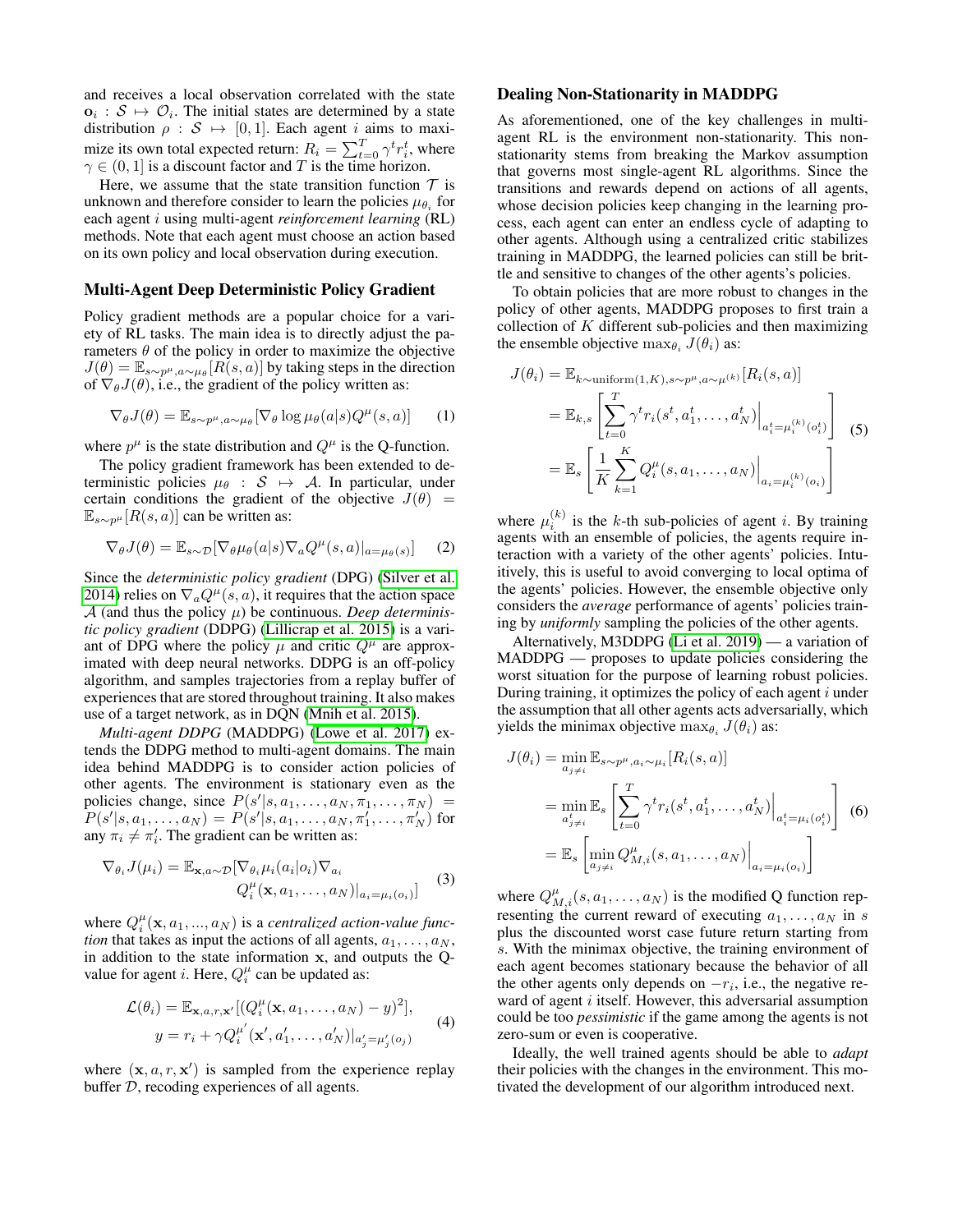Algorithm 1: Training and execution for PAMADDPG

<span id="page-3-0"></span>1 # At training time: 2  $\forall i : \Pi_i \leftarrow \emptyset, \phi_i \leftarrow$  initialize the predictor parameters 3 **foreach** *scenario*  $c \in \mathcal{C}$  **do**  $4 \mid \forall i : \Pi_i \leftarrow$  learn and add a set of policies for agent i  $\mathbf{5}$   $\forall i : \phi_i \leftarrow$  learn and update the predictor for agent i 6 # At execution time: 7  $\forall i: h_i^0 \leftarrow \emptyset$ 8 for *time step*  $t = 1$  to  $T$  do 9 **for** agent  $i = 1$  to N do  $10$  0  $t_i$   $\leftarrow$  receive a local observation for agent i 11  $\mu_i \leftarrow$  select a policy from  $\Pi_i$  by  $\phi_i(o_i^t, h_i^{t-1})$ 12  $a_i^t \leftarrow$  select an action by  $\mu_{\theta_i}(o_i^t)$ 13  $h_i^t \leftarrow$  append  $o_i^t$  to  $h_i^{t-1}$ 14 Execute actions  $\langle a_1^t, \ldots, a_N^t \rangle$  to the environment 15 Collect rewards  $\langle r_1^t, \ldots, r_N^t \rangle$  from the environment 16 return  $\forall i: R_i = \sum_{t=0}^{T} \gamma^t r_i^t$ 

# Policy Adaptive Multi-Agent Deep Deterministic Policy Gradient

In this section, we propose *policy adaptive multi-agent deep deterministic policy gradient* (PAMADDPG), which is based on MADDPG, to deal with environment nonstationarity in multi-agent RL. As in MADDPG, our algorithm operate under the framework of *centralized training* with *decentralized execution*. Thus, we allow the agents to share extra information for training, as long as this information is not used at execution time. We assume that the learned policies can only use local information and there is no explicit communication among agents during execution. Specifically, our algorithm is an extension of actor-critic policy gradient methods with multiple decentralized actors and one centralized critic, where the critic is augmented with extra information on the policies of the other agents.

In this work, we consider a setting where agents are trained and executed in an environment that can categorized into a finite set of scenarios. These scenarios are known during training. However, at execution time, agents have no prior knowledge about which scenario they will locate in. Therefore, the agents must act adaptively during execution. Note that the scenarios cannot be modeled as state variables because we make no assumption about the initial distribution and transition probabilities of scenarios, which can be any probabilities in our setting. Intuitively, a scenario in our setting models a collection of environmental factors that can cause the agents to alter their policies.

Let  $C$  denote a finite set of scenarios for the agents. Here, each scenario  $c \in \mathcal{C}$  can be modeled by a partially observable Markov game as aforementioned. We assume that all the scenarios in  $C$  have identical state space and the same action and observation space for all the agents. Particularly, each scenario  $c \in \mathcal{C}$  may have different state transition function  $\mathcal{T}^c$  and different reward function  $r_i^c$  for each agent i, so that agents in different scenarios may require different

policies. Formally, we define a scenario  $c \in \mathcal{C}$  as a tuple:  $\langle S, \{A_i\}, \{O_i\}, \mathcal{T}^c, \{r_i^c\} \rangle$  with notations in Markov games.

As aforementioned, to be able to adapt in different scenarios, we propose to train multiple policies for each agent and postpone the selection of its policy at execution time. In addition to multiple policies for each agent, we also train a policy predictor that can be used by the agent to determine the best policy during execution. Given this, the agent is able to adapt its policy when the environment changes. As summarized in Algorithm [1,](#page-3-0) PAMADDPG consists of two main procedures: 1) learning multiple policies and 2) learning policy predictors, which will be described in details next.

## Learning Multiple Policies

We can extend the actor-critic policy gradient method as described in MADDPG to work with each scenario. Specifically, given a scenario  $c \in \mathcal{C}$ , the gradient for policy  $\mu_i^c$  with respect to parameters  $\theta_i^c$  can be written as:

$$
\nabla_{\theta_i^c} J(\mu_i^c) = \mathbb{E}_{\mathbf{x}, a \sim \mathcal{D}^c} [\nabla_{\theta_i^c} \mu_i^c(a_i | o_i) \nabla_{a_i} Q_i^{\mu, c}(\mathbf{x}, a_1, \dots, a_N)|_{a_i = \mu_i^c(o_i)}]
$$
(7)

where  $\mathcal{D}^c$  is the experience replay buffer recording experiences with tuples  $(x, a_1, \ldots, a_N, r_1^c, \ldots, r_N^c, x')$  of all agents at the scenario c and  $x = (o_1, \ldots, o_N)$ . Here, the centralized action-value function  $Q_i^{\mu,c}$  is updated as:

$$
\mathcal{L}(\theta_i^c) = \mathbb{E}_{\mathbf{x}, a, r, \mathbf{x}'} [(Q_i^{\mu, c}(\mathbf{x}, a_1, \dots, a_N) - y)^2]
$$
  

$$
y = r_i + \gamma Q_i^{\mu', c}(\mathbf{x}', a'_1, \dots, a'_N)|_{a'_j = \mu'_j(c_j)}
$$
(8)

where  $\mu^{c} = \{\mu_{\theta_1^{c}}^{\dagger}, \dots, \mu_{\theta_N^{c}}\}$  is the set of target policies with delayed parameters  $\theta_i^{\prime c}$ .

Here, the key challenge is that policies trained by MAD-DPG may converge to different local optima. Therefore, the other agents may choose policies that are different from the ones learned by MADDPG. To address this, we propose to train a collection of  $K$  different policies for each agent in a single scenario. Each policy can have different initial parameters and selection of the partners' policies. This will grow the populations in the policy set of each agent and further improve the robustness during testing. Unlike MADDPG, we do not ensemble the  $K$  policies to a single policy but keep all the individual policies as candidates for execution.

## Learning Policy Predictors

We denote  $\phi_i : \mathcal{H}_i \to \Delta(\Pi_i)$  the policy predictor that uses agent *i*'s local observation history  $\bar{h}_i^t = (o_i^1, \dots, o_i^t)$  to compute the distribution over agent *i*'s policy set  $\Pi_i$ . Our goal is to determine at execution time which policy should be used by agent  $i$  in order to achieve the best performance. Here, we use a recurrent neural network to train a policy predictor  $\phi_i$ , containing a layer of LSTM and some other layers. This structure allows the agent to reason about the current scenario using its observation sequence.

Here,  $\phi_i(o_i^{\bar{t}}, h_i^{t-1})$  is a function that takes the input of the current observation  $o_i^t$  and the last-step history  $h_i^{t-1}$  at the time step t, and outputs the policy distribution  $p_i^t(\cdot) \in [0, 1]$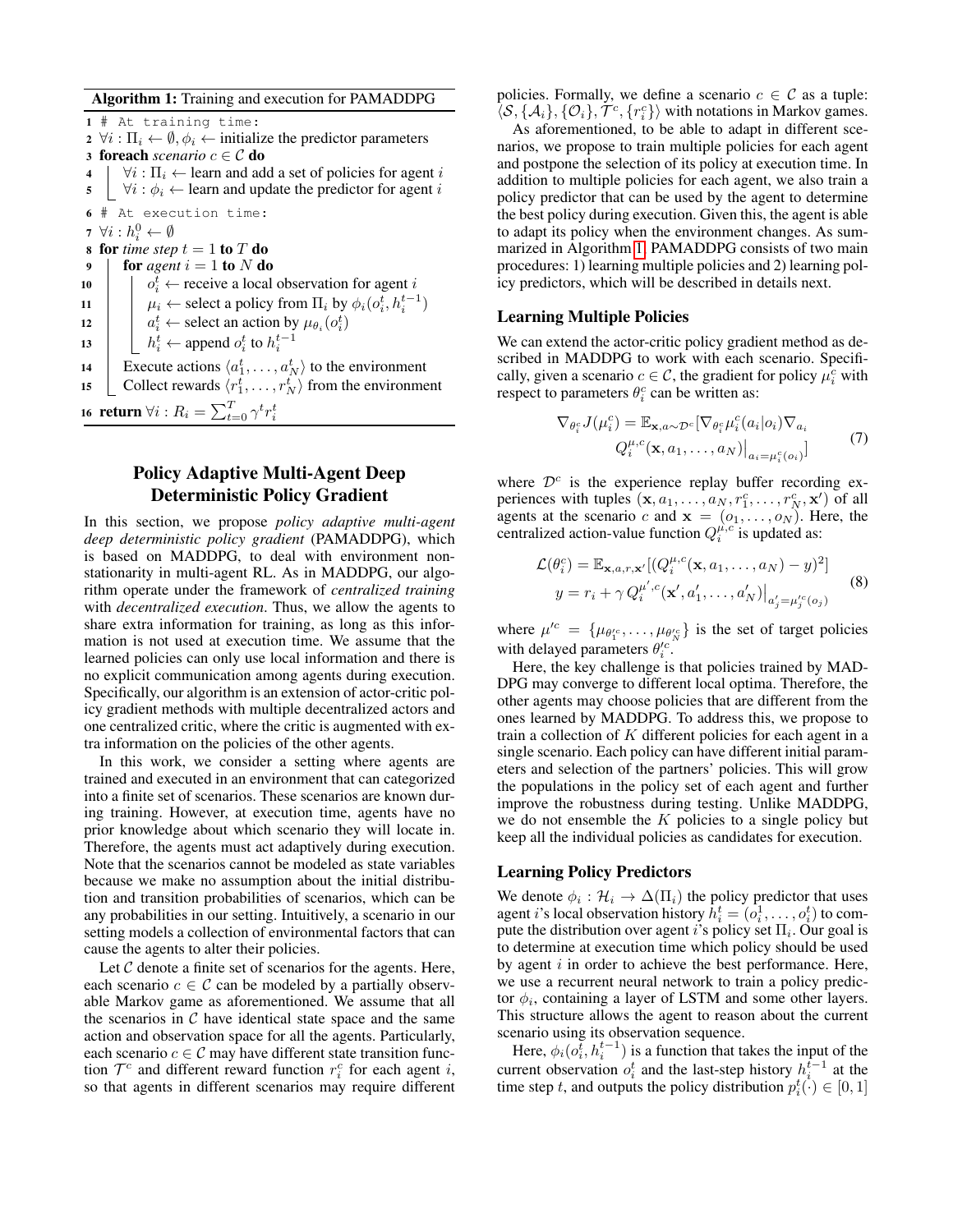

<span id="page-4-2"></span>Figure 1: Illustrations of the three environments.

over agent *i*'s policy set  $\Pi_i$ . Now, the action selection process of agent  $i$  at time step  $t$  can be written as:

$$
p_i^t = \phi_i(o_i^t, h_i^{t-1})
$$
  
\n
$$
\mu_i = \arg \max_{\mu_i' \in \Pi_i} p_i^t(\mu_i')
$$
  
\n
$$
a_i^t = \mu_{\theta_i}(o_i^t)
$$
\n(9)

Together with training the policy, we use replay buffer to train  $\phi_i$  in order to avoid the early instability and adverse effects during training process. Specifically, we create a dedicated replay buffer  $B_i$  for  $\phi_i$  during training. It stores  $(h_i, \mu_i)$  at the end of each episode, where  $h_i = (o_i^1, \dots, o_i^T)$ is agent *i*'s observation sequence at this episode and  $\mu_i$  is the currently trained policy. The main training procedure of  $\phi_i$  is to sample a random minibatch of samples  $(h_i, \mu_i)$  from  $B_i$  and update the parameters of  $\phi_i$  by minimizing the crossentropy loss function as follow:

$$
\nabla_{p_i} J(\phi_i) = \mathbb{E}_{(h_i, \mu_i) \sim \mathcal{B}_i} \left[ \sum_{t=1}^T \text{CE} \left( \phi_i(o_i^t, h_i^{t-1}), t \right) \right]
$$

$$
= \mathbb{E}_{(h_i, \mu_i)} \left[ \sum_{t=1}^T \sum_{\mu'_i \in \Pi_i} -y^{\mu'_i} \log \left( p_i^t(\mu'_i) \right) \right]
$$
  
where  $y^{\mu'_i} = \begin{cases} 1, & \mu'_i = \mu_i \\ 0, & \mu'_i \neq \mu_i \end{cases}$  and  $p_i^t = \phi_i(o_i^t, h_i^{t-1})$ . (10)

The overall learning procedures of our PAMADDPG method are outlined in Algorithm [2.](#page-4-0)

#### Experiments

We empirically evaluate our algorithm on three domains built on top of the particle-world environments<sup>[1](#page-4-1)</sup> originally used by the MADDPG paper [\(Lowe et al. 2017\)](#page-7-4). To create various scenarios, we modify some of the physical properties of the environments so that the agents must alter their policies in order to success in different scenarios. By doing so, we expect to examine the adaptiveness of our PAMAD-DPG algorithm when testing in different scenarios.

#### Environments

The particle world environment consists of  $N$  cooperative agents,  $M$  adversarial agents and  $L$  landmarks in a two-

<span id="page-4-0"></span>

| Algorithm 2: Learning agents' policies and predictors |                                                                                                                                        |
|-------------------------------------------------------|----------------------------------------------------------------------------------------------------------------------------------------|
| foreach episode do<br>1                               |                                                                                                                                        |
| $\overline{2}$                                        | Initialize a random process $\mathcal N$ for action exploration                                                                        |
| 3                                                     | Receive initial observations $\mathbf{x} = (o_1, \dots, o_N)$                                                                          |
| 4                                                     | for time step $t = 1$ to T do                                                                                                          |
| 5                                                     | For each agent i, select $a_i = \mu_{\theta_i}(o_i) + \mathcal{N}_t$ w.r.t                                                             |
| 6                                                     | the current policy and exploration noise<br>Execute action $a = (a_1, \ldots, a_N)$ and observe                                        |
|                                                       | reward $r = (r_1, \ldots, r_N)$ and new state $\mathbf{x}'$                                                                            |
| 7                                                     | Store $(\mathbf{x}, a, r, \mathbf{x}')$ in D and set $\mathbf{x} \leftarrow \mathbf{x}'$                                               |
| 8                                                     | for agent $i = 1$ to N do                                                                                                              |
| 9                                                     | Sample a random minibatch of $M$ samples                                                                                               |
|                                                       | $(\mathbf{x}^m, a^m, r^m, \mathbf{x}^{\prime m})$ from replay buffer $\mathcal{D}$                                                     |
| 10                                                    | Set $y^m = r_i^m + \gamma Q_i^{\mu'}(\mathbf{x}', a')\big _{a'_i = \mu'_i(o_i^m)}$                                                     |
| 11                                                    | Update critic by minimizing the loss:                                                                                                  |
|                                                       | $\mathcal{L}(\theta_i) = \frac{1}{M} \sum_{i=1}^{M} (y^m - Q_i^{\mu}(\mathbf{x}^m, a^m))^2$                                            |
| 12                                                    | Update actor using the sampled gradient:                                                                                               |
|                                                       | $\nabla_{\theta_i} J(\mu_i) \approx \frac{1}{M} \sum^M \nabla_{\theta_i} \mu_i(o_i^m)$                                                 |
|                                                       | $\nabla_{a_i} Q_i^{\mu}(\mathbf{x}^m, a^m)\big _{a_i=\mu_i(o_i^m)}$                                                                    |
| 13                                                    | Sample a random minibatch of $K$ samples                                                                                               |
|                                                       | $(h_i^k, \mu_i^k)$ from replay buffer $B_i$                                                                                            |
| 14                                                    | Update predictor $\phi_i$ by minimizing the loss:                                                                                      |
|                                                       | $\nabla_{p_i} J(\phi_i) \approx \frac{1}{K} \sum_{k=1}^{K} \sum_{t=1}^{I} \sum_{n'} -y^{\mu'_i} \log(p_i^t(\mu'_i))$                   |
| 15                                                    | Update target network parameters $\theta_i$ for each<br>agent <i>i</i> as: $\theta'_i \leftarrow \tau \theta_i + (1 - \tau) \theta'_i$ |
| 16                                                    | Collect history $h_i = (o_i^1, \dots, o_i^T)$ and store $(h_i, \mu_i)$                                                                 |
|                                                       | in replay buffer $B_i$ for each agent i                                                                                                |

dimensional world with continuous space. In the experiments, we consider two mixed cooperative and competitive domains (i.e., Keep-away and Predator-prey) and one fully cooperative domain (i.e., Cooperative navigation), as shown in Figure [1,](#page-4-2) and modify these environments to generate different scenarios as below.

**Keep-away.** This environment consists of  $L$  landmarks including a target landmark,  $N = 2$  cooperating agents who know the target landmark and are rewarded based on their distance to the target, and  $M = 2$  agents who must prevent the cooperating agents from reaching the target. Adversaries accomplish this by physically pushing the agents away from the landmark, temporarily occupying it. While the adversaries are also rewarded based on their distance to the target landmark, they do not know the correct target.

We create  $K = 3$  scenarios that require agents to learn to adapt with. In each scenario, we simulate different "wind"

<span id="page-4-1"></span><sup>1</sup> Code from:<https://github.com/openai/multiagent-particle-envs>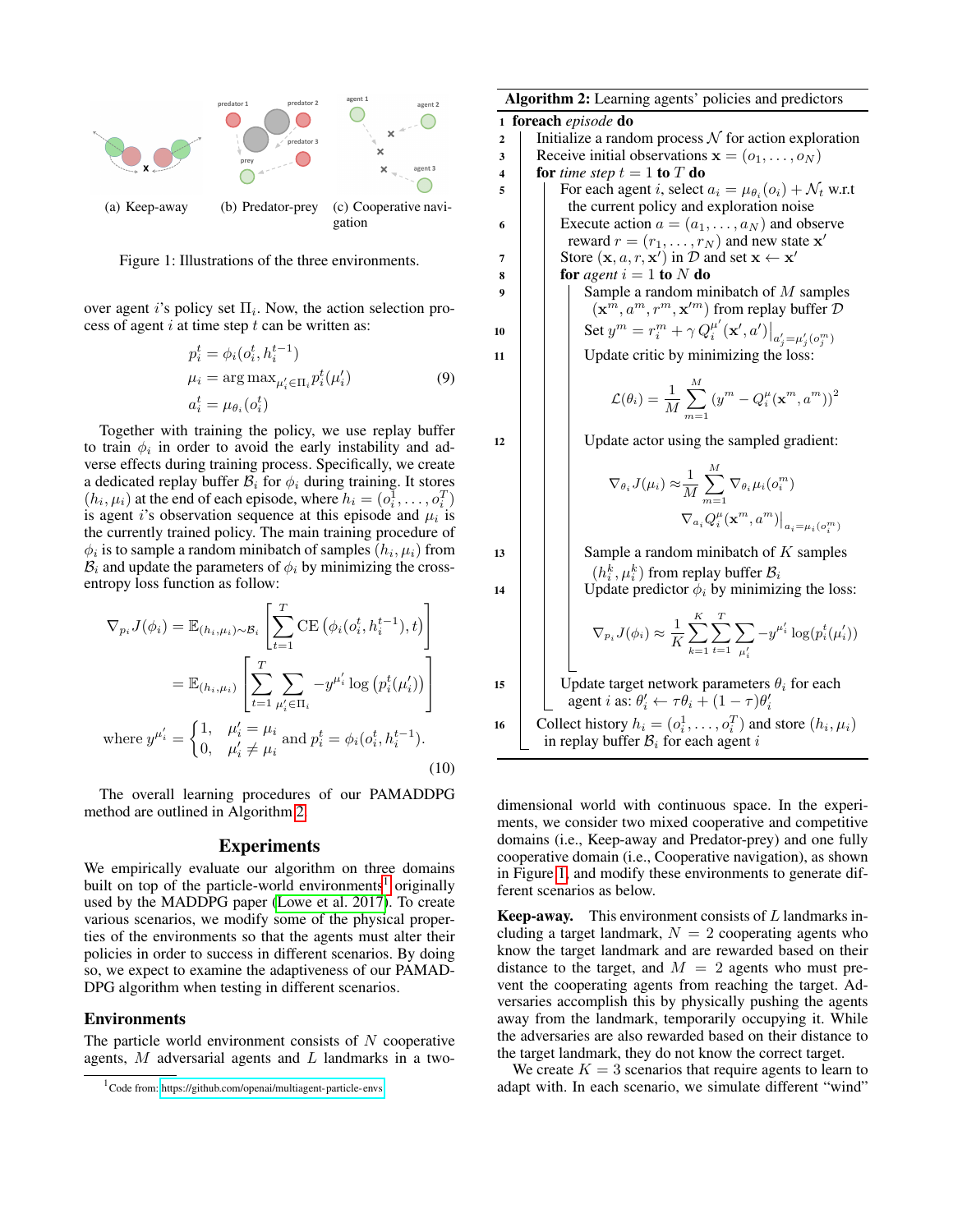conditions in the environment. The wind will affect the moving speed of the agents in a certain direction computed as:  $v_i' = v_i + w * \beta_i$ , where  $v_i$  is the original speed,  $w =$  $[w_N, w_W, w_S, w_E]$  is the wind force for four directions, and  $\beta_i = 5$  is the acceleration rate. In the experiments, we consider no wind (i.e.,  $w = 0$ ) in Scenario 1, southwest wind (i.e.,  $w_S = w_W = 0.5$  and 0 otherwise) in Scenario 2, and northeast wind (i.e.,  $w_N = w_E = 0.5$  and 0 otherwise) in Scenario 3 respectively.

**Predator-prey.** In this environment,  $N = 4$  slower cooperating agents must chase  $M = 2$  faster adversary around a randomly generated environment with  $L = 2$  large landmarks impeding the way. Each time the cooperative agents collide with an adversary, the agents are rewarded while the adversary is penalized. Agents observe the relative positions and velocities of the agents, and the landmark positions.

We create  $K = 3$  scenarios to simulate different body conditions for the good and bad agents. This is done by using different maximum speeds  $\bar{v}$  and accelerations  $\beta$  for the agents in the environment, i.e.,  $(\bar{v}_{qood}, \beta_{qood}, \bar{v}_{bad}, \beta_{bad}).$ We set the parameters so that the agents will compete in different levels, i.e., weak, medium, and strong. Specifically, we set (3.0, 3.0, 3.9, 4.0) in Scenario 1, (2.0, 4.0, 2.6, 5.0) in Scenario 2, and (3.0, 5.0, 3.9, 6.0) in Scenario 3.

Cooperative navigation. In this environment, agents must cooperate through physical actions to reach a set of L landmarks. Agents observe the relative positions of other agents and landmarks, and are collectively rewarded based on the proximity of any agent to each landmark. In other words, the agents have to "cover" all of the landmarks. Furthermore, the agents occupy significant physical space and are penalized when colliding with each other.

Similar to the Keep-away environment described above, we created  $K = 3$  scenarios in this environment also with three wind conditions, i.e., no wind for Scenario 1, southeast wind for Scenario 2, and northwest wind for Scenario 3.

#### Setup

We compared our PAMADDPG algorithm with MADDPG<sup>[2](#page-5-0)</sup> and M[3](#page-5-1)DDPG<sup>3</sup>, which are currently the leading algorithms for multi-agent deep RL, on the environments as described above. In our implementation, the agents' policies are represented by a two-layer ReLU MLP with 64 units per layer, which is the same as MADDPG and M3DDPG, and the policy predictors are represented by a two-layer ReLU MLP and a layer of LSTM on top of them.

We used the same training configurations as MADDPG and M3DDPG, and ran all the algorithms until convergence. Then, we tested the policies computed by the algorithms on each environment with 10,000 further episodes and report the averaged results. For fair comparison, all algorithms were tested on a fixed set of environment configurations. Each testing environment is generated by randomizing the basic configurations and randomly selecting a scenario. As

<span id="page-5-0"></span>

<span id="page-5-1"></span><sup>&</sup>lt;sup>3</sup>Code from:<https://github.com/dadadidodi/m3ddpg>



<span id="page-5-2"></span>Figure 2: Overall performance of PAMADDPG (PA), MAD-DPG (MA), and M3DDPG (M3) on the environments.

aforementioned, the agents do not know which scenario is selected for the environment during testing procedure.

Note that MADDPG and M3DDPG do not consider different scenarios in their original implementations. For fair comparison, we try to train their policies in a way that their performance is improved when working with different scenarios. Specifically, in our experiments, MADDPG trained policies with all scenarios and optimized the objective as:

$$
J(\theta_i) = \mathbb{E}_{c \sim \text{uniform}(\mathcal{C}), s \sim p^c, a \sim \mu}[R_i(s, a)] \tag{11}
$$

As aforementioned, we do not know the true distribution before testing so MADDPG was trained with the uniformly distributed scenarios. Following the minmax idea of the standard version, M3DDPG maximized the objective in the worst-case scenario in the experiments as:

$$
J(\theta_i) = \min_{c \in \mathcal{C}, a_{j \neq i}} \mathbb{E}_{s \sim p^c, a_i \sim \mu_i} [R_i(s, a)] \tag{12}
$$

By doing so, we can evaluate the effectiveness of our algorithm with multiple policies comparing with MADDPG and M3DDPG using only a single policy for each agent when the environment changes.

#### **Results**

We measure the performance of agents with policies learned by our PAMADDPG and agents with policies learned by MADDPG and M3DDPG in each environment. In the first two mixed cooperative and competitive domains, we switch the roles of both normal agent and adversary as in the MAD-DPG and M3DDPG papers to evaluate the quality of learned policies trained by different algorithms.

The results on the three environments are demonstrated in Figure [2.](#page-5-2) As shown in the figure, each group of bar shows the 0−1 normalized score for the environment, where a higher score shows better performance for the algorithm. In the first two environments, PAMADDPG outperforms M3DDPG and MADDPG because PAMADDPG achieves higher scores when playing normal agents (i.e., PA vs MA, PA vs M3) than the ones as adversaries (i.e., MA vs PA, M3 vs PA). Interestingly, PAMADDPG performs better when playing against MADDPG (i.e., PA vs MA, MA vs PA) than the case against M3DDPG (i.e., PA vs M3, M3 vs PA) in the Keep-away environment, while PAMADDPG shows better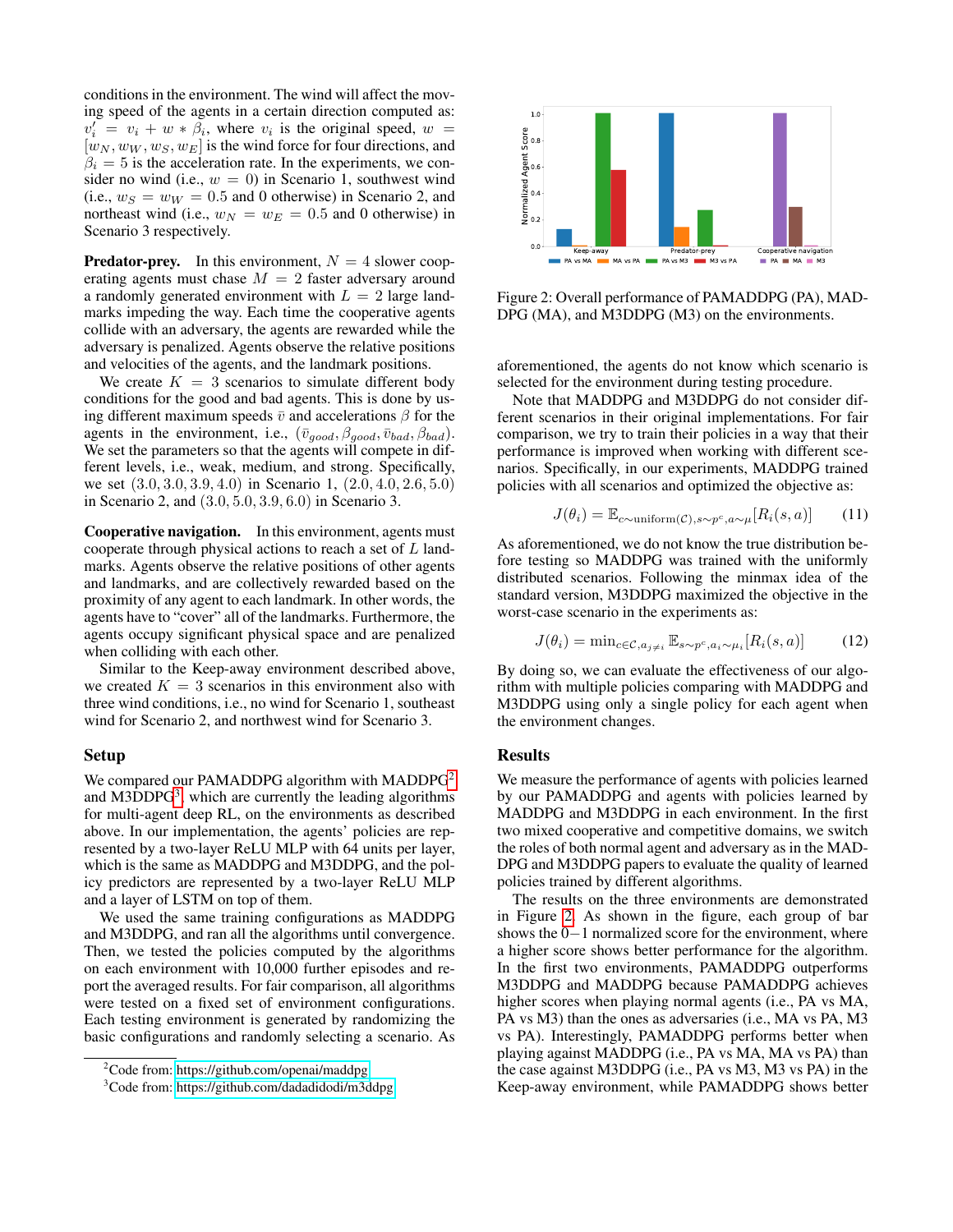performance against M3DDPG than the case against MAD-DPG in the Predator-prey environment. Intuitively, this is because the Predator-prey environment is more competitive than the Keep-away environment so that M3DDPG who considers the worst-case situation works better than MAD-DPG when paired with our algorithm. In the Cooperative navigation environment, PAMADDPG consistently outperforms MADDPG and M3DDPG. M3DDPG has the worst performance in terms of scores because this environment is a fully cooperative domain while M3DDPG makes unrealistic assumption that all the other agents act adversarially.

Figure [3](#page-7-11) shows the results of our PAMADDPG comparing with MADDPG and M3DDPG when testing on different scenarios in each environment. In the Keep-away environment, PAMADDPG outperforms MADDPG and M3DDPG on Scenarios 2 and 3 while performs similarly on Scenario 1. This is because MADDPG and M3DDPG tends to converge to the policies fitting Scenario 1, which is expected to work poorly in Scenarios 2 and 3. In contrast, our PA-MADDPG can adapt its policies to fit different scenarios during testing. In the Predator-prey environment, PAMAD-DPG outperforms MADDPG on Scenarios 1 and 3 but not Scenario 2, and M3DDPG on Scenarios 1 and 2 but not Scenario 3. Similar to the Keep-away environment, this is because MADDPG converges to the policies fitting Scenario 2 while M3DDPG converges to the policies fitting Scenario 3. As we can see from the figure, PAMADDPG achieves slightly less scores than MADDPG and M3DDPG on Scenarios 2 and 3 respectively. This is because the Predator-prey environment is very competitive and the policy predictors in PAMADDPG take time to form correct predictions. In the Cooperative navigation environment, our PAMADDPG outperforms MADDPG and M3DDPG for all the scenarios. Again, M3DDPG has the worst performance because this is a fully cooperative environment.

Figure [4](#page-7-12) shows the average reward of different approaches on the Cooperative navigation environment during the training process. As we can see from the figure, our PAMAD-DPG algorithm converges to better reward than all the other methods. As expected, the reward of DDPG decreases after 80,000 episodes due to non-stationarity in multi-agent RL. As shown in the figure, the reward of MADDPG fluctuates about 60,000 episodes while the reward of our PAMADDPG becomes stable after convergence.

#### Conclusion

In this paper, we addressed the non-stationarity problem in multi-agent RL and proposed the PAMADDPG algorithm. we model the non-stationarity in the environment as a finite set of scenarios. At training time, each agent learns multiple policies, one for each scenario, and trains a policy predictor that can be used to predict the best policy during execution. With the multiple policies and policy predictor, each agent is able to adapt its policy and choose the best one for the current scenario. We tested our algorithm on three common benchmark environments and showed that PAMAD-DPG outperforms MADDPG and M3DDPG in all the tested environment. In the future, we plan to conduct research on learning the scenarios directly from the environment.

## References

- <span id="page-6-9"></span>[Al-Shedivat et al. 2017] Al-Shedivat, M.; Bansal, T.; Burda, Y.; Sutskever, I.; Mordatch, I.; and Abbeel, P. 2017. Continuous adaptation via meta-learning in nonstationary and competitive environments. *arXiv preprint arXiv:1710.03641*.
- <span id="page-6-4"></span>[Bansal et al. 2017] Bansal, T.; Pachocki, J.; Sidor, S.; Sutskever, I.; and Mordatch, I. 2017. Emergent complexity via multi-agent competition. *arXiv preprint arXiv:1710.03748*.
- <span id="page-6-8"></span>[Finn, Abbeel, and Levine 2017] Finn, C.; Abbeel, P.; and Levine, S. 2017. Model-agnostic meta-learning for fast adaptation of deep networks. In *Proceedings of the 34th International Conference on Machine Learning*, 1126–1135.
- <span id="page-6-11"></span>[Foerster et al. 2016a] Foerster, J.; Assael, I. A.; de Freitas, N.; and Whiteson, S. 2016a. Learning to communicate with deep multiagent reinforcement learning. In *Proceedings of the Advances in Neural Information Processing Systems*, 2137–2145.
- <span id="page-6-10"></span>[Foerster et al. 2016b] Foerster, J. N.; Assael, Y. M.; de Freitas, N.; and Whiteson, S. 2016b. Learning to communicate to solve riddles with deep distributed recurrent q-networks. *arXiv preprint arXiv:1602.02672*.
- <span id="page-6-5"></span>[Foerster et al. 2017] Foerster, J.; Nardelli, N.; Farquhar, G.; Afouras, T.; Torr, P. H.; Kohli, P.; and Whiteson, S. 2017. Stabilising experience replay for deep multi-agent reinforcement learning. In *Proceedings of the 34th International Conference on Machine Learning*, 1146–1155.
- <span id="page-6-7"></span>[Foerster et al. 2018a] Foerster, J.; Chen, R. Y.; Al-Shedivat, M.; Whiteson, S.; Abbeel, P.; and Mordatch, I. 2018a. Learning with opponent-learning awareness. In *Proceedings of the 17th International Conference on Autonomous Agents and MultiAgent Systems*, 122–130.
- <span id="page-6-3"></span>[Foerster et al. 2018b] Foerster, J. N.; Farquhar, G.; Afouras, T.; Nardelli, N.; and Whiteson, S. 2018b. Counterfactual multi-agent policy gradients. In *Proceedings of the 32nd AAAI Conference on Artificial Intelligence*.
- <span id="page-6-6"></span>[He et al. 2016] He, H.; Boyd-Graber, J.; Kwok, K.; and Daumé III, H. 2016. Opponent modeling in deep reinforcement learning. In *Proceedings of the International Conference on Machine Learning*, 1804–1813.
- <span id="page-6-12"></span>[Hernandez-Leal et al. 2017] Hernandez-Leal, P.; Kaisers, M.; Baarslag, T.; and de Cote, E. M. 2017. A survey of learning in multiagent environments: Dealing with non-stationarity. *arXiv preprint arXiv:1707.09183*.
- <span id="page-6-1"></span>[Lazaridou, Peysakhovich, and Baroni 2016] Lazaridou, A.; Peysakhovich, A.; and Baroni, M. 2016. Multi-agent cooperation and the emergence of (natural) language. *arXiv preprint arXiv:1612.07182*.
- <span id="page-6-0"></span>[Levine et al. 2016] Levine, S.; Finn, C.; Darrell, T.; and Abbeel, P. 2016. End-to-end training of deep visuomotor policies. *Journal of Machine Learning Research* 17(1):1334–1373.
- <span id="page-6-2"></span>[Li et al. 2019] Li, S.; Wu, Y.; Cui, X.; Dong, H.; Fang, F.; and Russell, S. 2019. Robust multi-agent reinforcement learning via minimax deep deterministic policy gradient. In *Proceedings of the AAAI Conference on Artificial Intelligence*.
- <span id="page-6-14"></span>[Lillicrap et al. 2015] Lillicrap, T. P.; Hunt, J. J.; Pritzel, A.; Heess, N.; Erez, T.; Tassa, Y.; Silver, D.; and Wierstra, D. 2015. Continuous control with deep reinforcement learning. *arXiv preprint arXiv:1509.02971*.
- <span id="page-6-13"></span>[Littman 1994] Littman, M. L. 1994. Markov games as a framework for multi-agent reinforcement learning. In *Proceedings of the 11th International Conference on Machine Learning*, 157–163.